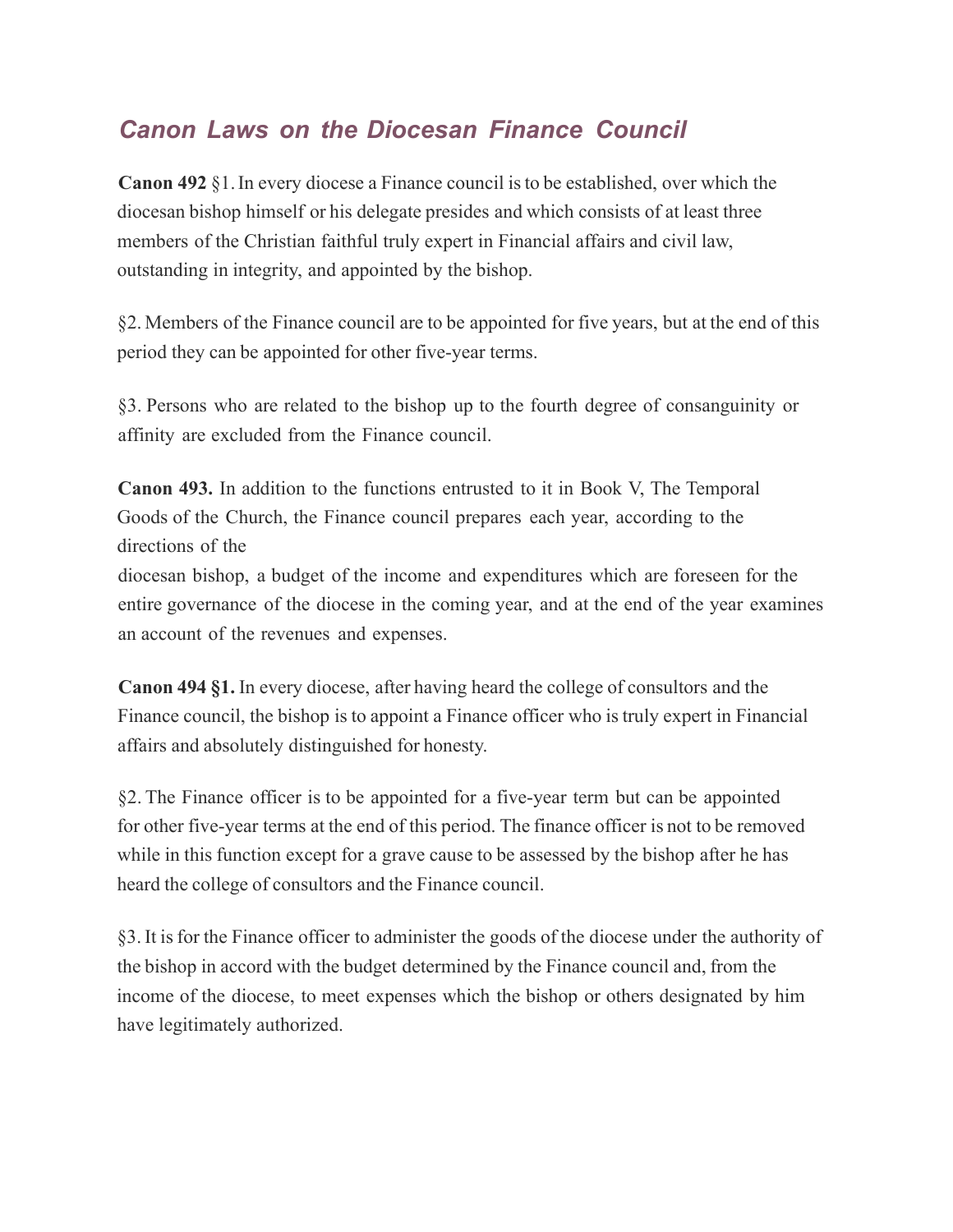§4.At the end of the year, the Finance officer must render an account of receipts and expenditures to the Finance council.

**Canon 1273.** By virtue of his primacy of governance, the Roman Pontiff is the supreme administrator and steward of all ecclesiastical goods.

**Canon 1274 §1.** Each diocese is to have a special institute which is to collect goods or offerings for the purpose of providing, according to the norm of Canon 281, for the support of clerics who offer service for the benefit of the diocese, unless provision is made for them in another way.

§2. Where social provision for the benefit of clergy has not yet been suitably arranged, the conference of bishops is to take care that there is an institute which provides sufficiently for the social security of clerics.

§3. Insofar as necessary, each diocese is to establish a common fund through which bishops are able to satisfy obligations towards other persons who serve the Church and meet the various needs of the diocese and through which the richer dioceses can also assist the poorer ones.

**§4.**According to different local circumstances, the purposes mentioned in §§2 and 3can be obtained more suitably through a federation of diocesan institutes, through a cooperative endeavor, or even through an appropriate association established for various dioceses or for the entire territory of the conference of bishops.

§5. Ifpossible, these institutes are to be established in such a way that they also have recognition incivillaw.

**Canon 1275**An aggregate of goods which come from different diocesesis administered according to the norms appropriately agreed upon by the bishops concerned.

**Canon 1276 §1.** Itis for the ordinary to exercise careful vigilance over the administration of all the goods which belong to public juridic persons subject to him, without prejudice to legitimate titles which attribute more significant rights to him.

**§2.** With due regard for rights, legitimate customs, and circumstances, ordinaries are to take care of the ordering of the entire matter of the administration of ecclesiastical goods by issuing special instructions within the limits of universal and particular law.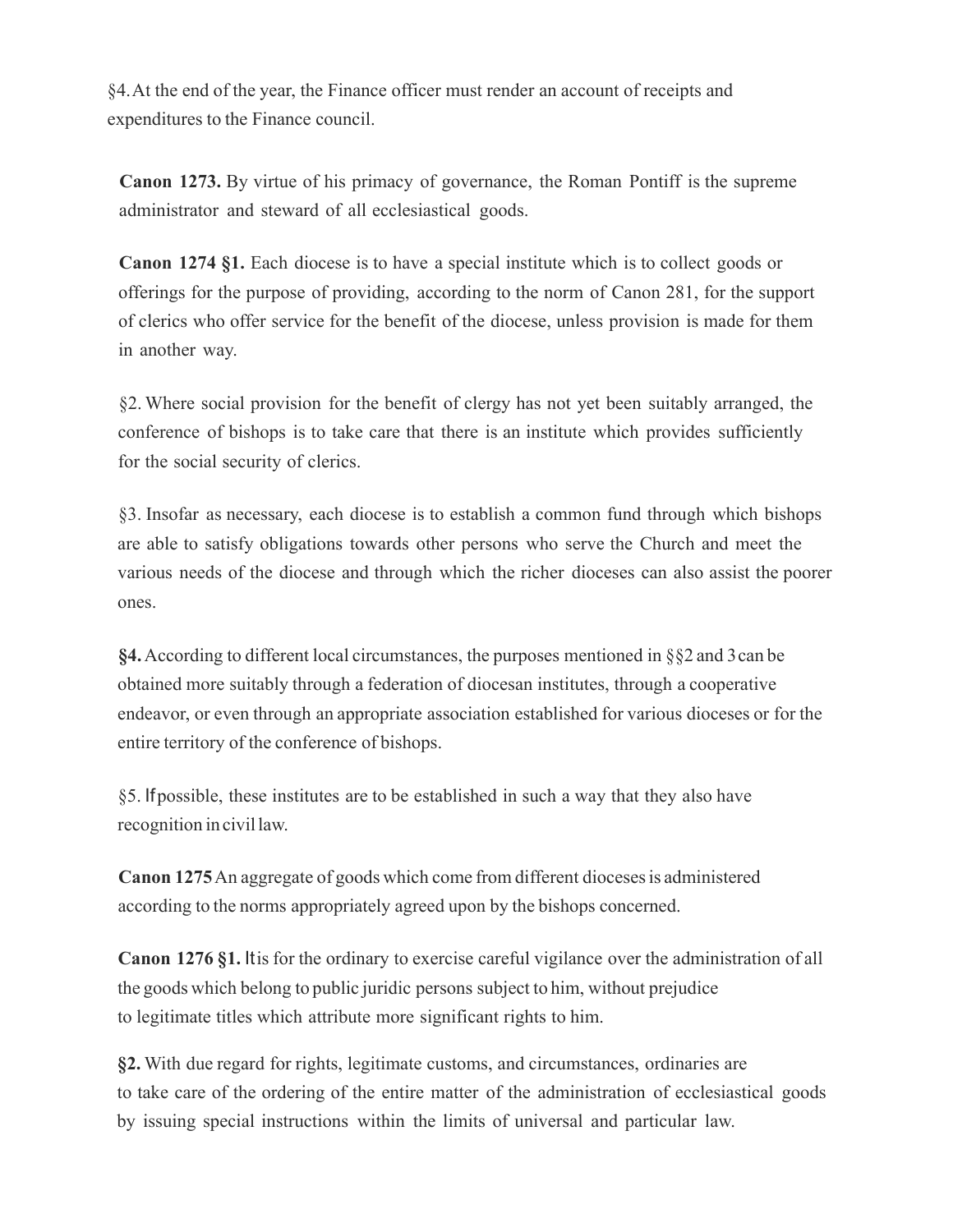**Canon 1277.** The diocesan bishop must hear the finance council and college of consultors to place acts of administration which are more important in light of the economic condition of the diocese. In addition to the cases specially expressed in universal law or the charter

of a foundation, however, he needs the consent of the finance council and of the college of consultors to place acts of extraordinary administration. Itis for the conference

of bishops to define which acts are to be considered of extraordinary administration.

**Canon 1278.** Inaddition to the functions mentioned in Canons 494, §§3 and 4, the diocesan bishop can entrust to the finance officer the functions mentioned in Canons 1276, §1 and 1279, §2.

**Canon 1279 §1.** The administration of ecclesiastical goods pertains to the one who immediately governs the person to which the goods belong unless particular law, statutes, or legitimate custom determine otherwise and without prejudice to the right of the ordinary to intervene in case of negligence by an administrator.

**§2.** In the administration of the goods of a public juridic person which does not have its own administrators by law, the charter of the foundation, or its own statutes, the ordinary to whom it is subject is to appoint suitable persons for three years; the same persons can be reappointed by the ordinary.

**Canon 1280.** Each juridic person isto have its own finance council or at least two counselors who, according to the norm of the statutes, are to assist the administrator in fulfilling his or her function.

**Canon 1281 §1.** Without prejudice to the prescripts of the statutes, administrators invalidly place acts which exceed the limits and manner of ordinary administration unless they have first obtained a written faculty from the ordinary.

§2.The statutes are to define the acts which exceed the limit and manner of ordinary administration; if the statutes are silent in this regard, however, the diocesan bishop is competent to determine such acts for the persons subject to him, after having heard the finance council.

§3. Unless and to the extent that it is to its own advantage, a juridic person is not bound to answer for acts invalidly placed by its administrators. A juridic person itself, however,